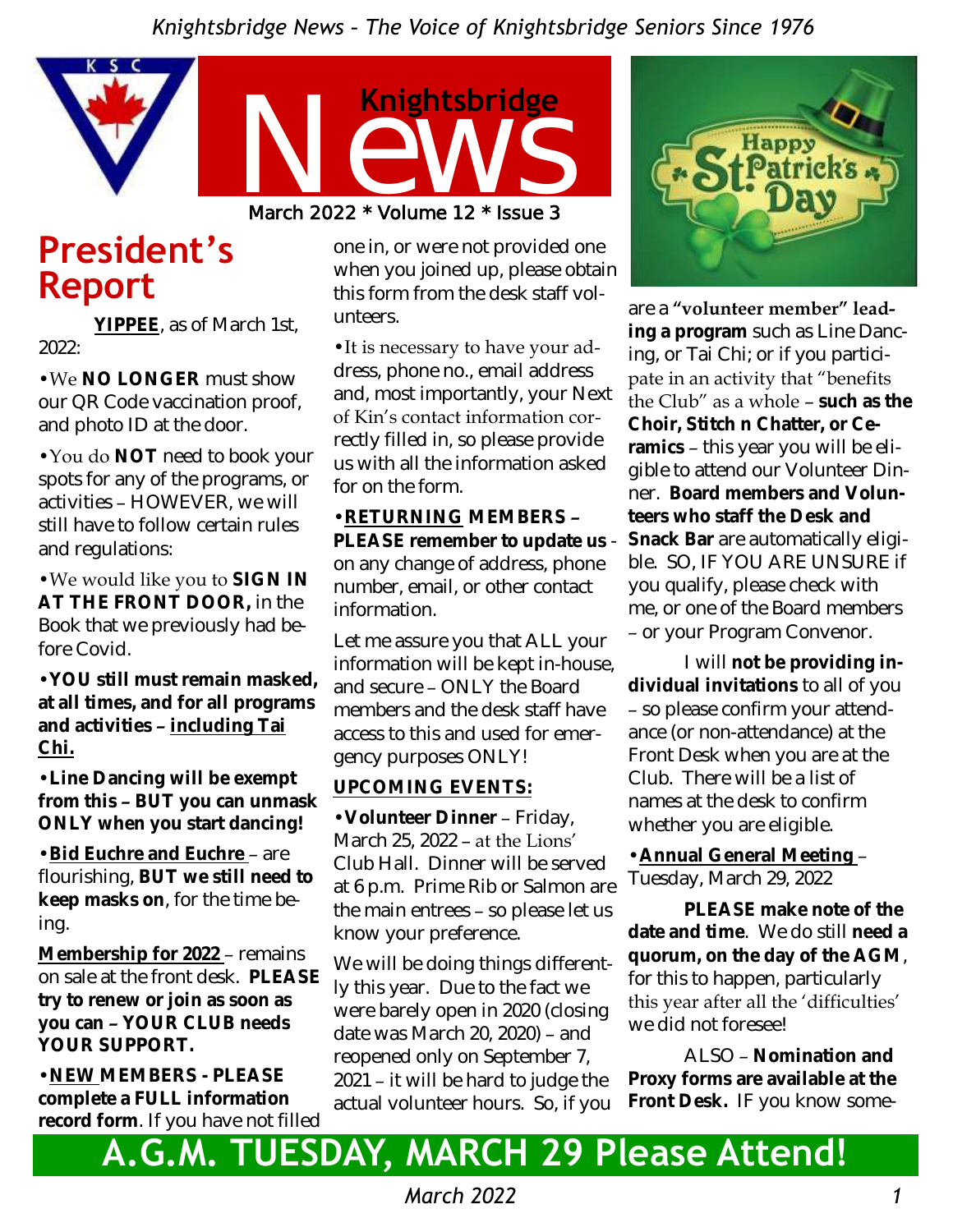one who would be a good Board member, please complete a Nomination form on their behalf. AL-SO, if you are unable to attend the AGM due to illness, a previously booked vacation, doctor's, or specialist's visit – kindly ask a friend to be your proxy, in case your vote is needed at the AGM.

**KINDLY NOTE:** Our Financials normally would be approved and confirmed by an Auditor – BUT this year, because of the break in our activities – we have decided not to have the Financials for 2020 & 2021 **audited**, because we were not active for most of that time. However, we are providing you with a copy of the financials – for the end of 2020 and end of 2021, as they currently stand. Our Treasurer, Pat Malcolm, has done a tremendous job on this information – and we will go back to normal (or so we hope) at the end of 2022, in time for the 2023 AGM.

If you have any questions or would like to be nominated for one of the "Open" positions on the Board - please talk to one of the Board members about details.

So nice to see a lot of you returning, and great to meet new members who are joining us for the first time. Stay safe and strong everyone – it is a different time, but we will get through it together – and with your cooperation, and support!

**Wanda Menge – President, KSC**

# **Vice-President's Report**

Hello everyone, it feels good to be in the month of March. Looking forward to the Volunteers Dinner and seeing everyone during a happy time for a change. Please look after your membership and come to the A.G.M. meeting, it is very important. I will be running again for Vice-President, with your support. If someone else runs with me, then I will need your vote at the A.G.M. meeting. So it's very important that you attend.

Please if you want to nominate someone check the board for all the positions that are open. There is lots of time and new faces are very welcome.

I hope all of you have a very Happy St. Patrick's Day. It falls on a Thursday so if you play cards hope to see lots of GREEN. in closing, I leave you with an Irish poem,

MAY YOU HAVE WARM WORDS ON A COLD EVENING,

A FULL MOON ON A DARK NIGHT,

AND A SMOOTH ROAD ALL THE WAY TO YOUR DOOR.

**Cheers, Your Vice Peggy Healy** 





Choir is holding its own, we had a couple of new members, and this looks promising.

Shuffleboard and Kurling have started, we did not meet as we did not have enough due to the weather, all is well now. Renewal of membership is. still going on.

**Marguerite Friday, Director**

Hi everyone! March is upon us, and Euchre is doing well on Fridays. I would love to be able to restart Carpet Bowling on Tuesday morning if enough people are interested. If you would like to try it out give me a call at (647) 226-4192 and if there's enough members interested, we can begin again

I hope to see you soon and stay safe and healthy.

**Nancy Van Tassel, Director** 

The bingo seems to be doing well. I'm hoping to see a few more joining us. It might be better when there are less restrictions.

**Donna Chard, Director**

#### Knightsbridge Seniors Centre

1A Knightsbridge Road, Brampton, Ontario L6T 4B7 Phone: 905-792-7422 Fax: 905-458-4891 knightsbridgeseniors@gmail.com www.knightsbridgeseniors.com

Visit us on Facebook

#### **Executive**

President………..Wanda Menge Vice President…….Peggy Healy Secretary……….Sophia Baranik Treasurer………….Pat Malcolm **Directors** Donna Chard Nancy Van Tassel Marguerite Friday

*Knightsbridge News is published monthly for KSC members and guests. All news items will be considered for inclusion and must be received by the 20th of the month prior to edition.* 

News Editor: Scott Smith Email: admanej@bell.net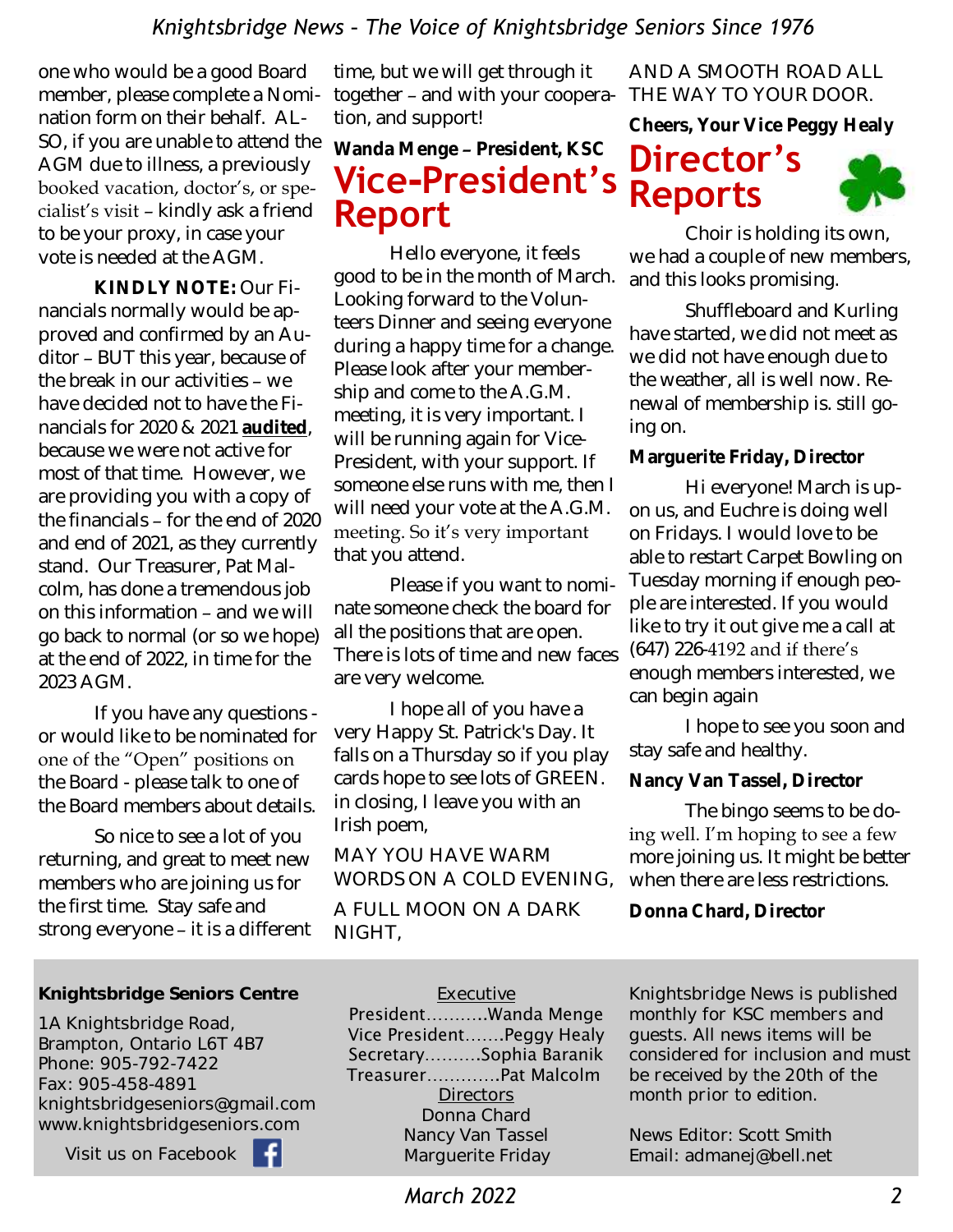

Join Merna, Linda, Angie, Sue and many more of your KSC members each week for cards in the auditorium.

Bid-Euchre is Thursdays at 1:30 pm and Euchre is Fridays at 1:00 pm.

The entrance fee is only \$3. and all are welcome.



# Please attend the Knightsbridge Seniors Club **ANNUAL GENERAL MEETING TUESDAY, MARCH 29, 2022 at 1:30 p.m.**

in the Knightsbridge Community Centre Auditorium.

Your **2022 membership cards** *will be* requested at the door.

**Nominations for 2022** are **NOW** being accepted for the following positions on the Board of Directors of the Knightsbridge Seniors Club:

- Vice-President (Two-Year Term)
	- Secretary (Two-Year Term)
	- Director I (Two-Year Term)
	- Director II (Two-Year Term)
	- Director IV (ONE-YEAR Term

### **As per By-Law 2-E-3:**

Nominations shall be taken *thirty* (30) days prior to the Annual General Meeting – to be held on: Tuesday, March 29, 2022; and *shall close seven (7) days prior to the AGM – on Tuesday, March 21, 2022.*

*NOMINATION FORMS AVAILABLE AT FRONT DESK.*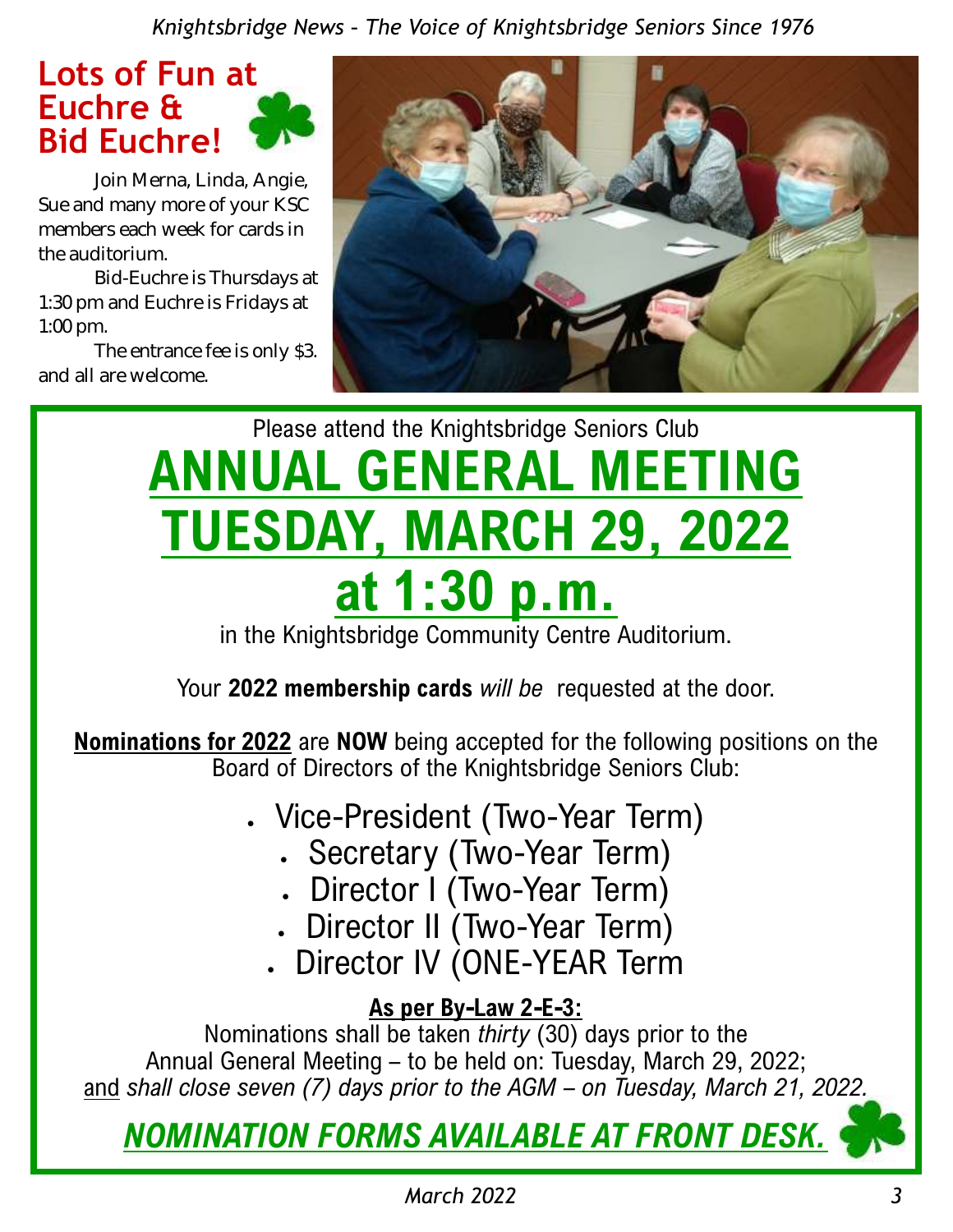## *Seniors Ride Free on Brampton Transit*

The City of Brampton has decided to give seniors a break on unlimited travel for Brampton public transit fares.

Starting Feb. 28, residents 65 and older will no longer need to pay fares to ride public transit in the city.

"Brampton's senior residents can ride Brampton Transit for free with a Brampton Senior Identification Card and a PRESTO card loaded with an annual free pass," read a release from the city. "As approved in the 2020 Budget,

the free annual pass will provide seniors at no cost on Brampton Transit."

The new program will replace the previous \$15 per month seniors pass, which the city implemented in the fall of 2019. The city said that program was widely used by residents and resulted in a rush of seniors obtaining Seniors Identification Cards, which will be required to access the program.



#### **What's the difference between In-laws and outlaws? Outlaws are wanted.**

Instead of "the John" I call my toilet "the Jim". It sounds better when I say I go to "the Jim" first thing every morning.

#### **To err is human. To blame it on someone else... Shows management potential.**

My boss asked me "who is the stupid one, me or him." I told him everyone knows he doesn't hire stupid people.

#### **Don't you hate it when someone answers their own questions? I do!**

I went to the bookstore and asked the clerk where the self-help section was? She said, "if she told me, it would defeat the purpose!"

#### **I went to work this morning and my boss smiled and told me "to have a good day." I said "Thanks, I will." and I came back home.**

A grasshopper walks into a bar and the bartender says, "I serve a drink named after you." The grasshopper says, "You've got a drink named Dave?"

> *Thanks to Brian Kent for these submissions.*

# Join the KSC Volunteer Team Today!



Folks – we need you to come out, participate and enjoy the programs and activities that we run on a weekly basis. Most of hope to get back to normal them are doing well, as far as the number of members who are coming out to participate. BUT there are a couple of activities that are not doing so well:

- CARPET BOWLING
- SHUFFLEBOARD/ KURLING
- OUR CHOIR
- FRONT DESK
- SNACK BAR

The Snack Bar is only serving pre-packaged goods, and drinks now, but eventually we service. We do need folks to man the counter during the week.

MOST of these volunteer jobs may only be one day a week, for a couple of hours of your time – and would help your Club out immensely!

Talk with an executive member today to explore your options to become a valued KSC volunteer.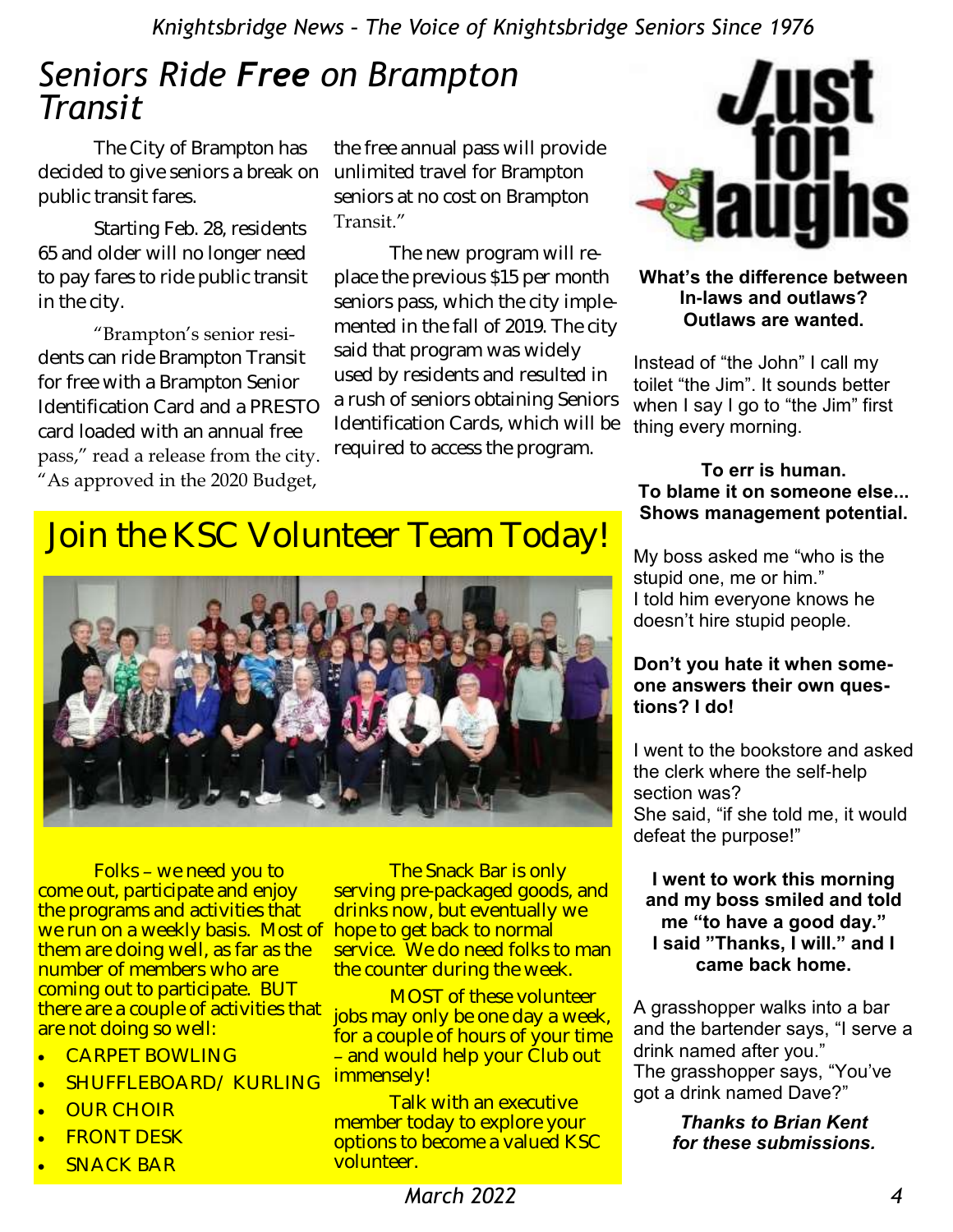

### **GO for GOLD!**  *Olympic Word Search Challenge*

The Winter Olympics & Paralympics have just concluded in Beijing, China and the world will meet again in Paris in 2024. In the meantime, can you win gold by finding all 25 of these Olympic games?

On your mark...get set...go!

| S  | Ν  | P | E.                       | N               | Т           | А              | Τ                       | H            |              | О | N      | Υ                      | S            | B           | <b>ARCHERY</b><br><b>ATHLETICS</b>  |
|----|----|---|--------------------------|-----------------|-------------|----------------|-------------------------|--------------|--------------|---|--------|------------------------|--------------|-------------|-------------------------------------|
| S. | D  | А | F                        | W               | R.          | Е              | $\overline{\mathsf{S}}$ | Т            |              | I | N      | G                      | K.           | О           | <b>BADMINTON</b>                    |
| H  | А  |   | I                        | H               | H           | А              | $\mathsf{S}$            | $\mathbf{x}$ | $\mathbf{A}$ | Ζ | А      | $\mathsf{L}\mathsf{I}$ | А            | $\times$    | <b>BIATHLON</b><br><b>BOBSLEIGH</b> |
| Υ  | О  | Ι | B.                       | R.              | $\subset$   | $\mathbf I$    | C                       | D            | B.           | D | N      | P                      | Τ            | I           | <b>BOXING</b><br><b>GYMNASTICS</b>  |
| G  | R. | К |                          | $\bigcirc$      |             | Υ              | $\mathbf I$             | E            | Τ            | А | $\Box$ | А                      | Ι            | N           | CURLING                             |
| ב  | S. | Е | V                        | I               | B           | S              | Τ                       | $\Box$       | О.           | G | A,     | А                      | N            | G           | <b>CYCLING</b><br><b>EQUESTRIAN</b> |
|    | W  | I | H                        | I               | N           | S              | E                       | D            | О            | P | J      | 0.                     | G            | S           | <b>FOOTBALL</b><br><b>GOLF</b>      |
| U  | Ι  | V | K.                       | C               | Е           | G              | L                       | U            | F            | Υ | Τ      | $\Box$                 | $\mathsf{K}$ | S           | <b>JUDO</b>                         |
| G  | M  | Е | C                        | P               | R.          | C              | H                       | E.           | Q.           | N |        | Ι                      | D            | F           | LUGE<br><b>MARATHON</b>             |
| Е  | М  | O | $\mathcal{N}_\mathrm{c}$ | IJ              | U           | А              | Τ                       | C            | I            | Е | N      | А                      | V            | O           | PENTATHLON<br>SAILING               |
| ב  | Ι  |   | А                        | R.              | G           | $\overline{O}$ | А                       | M            | М            | G |        | G                      | P            | $\mathsf S$ | <b>SKATING</b>                      |
| G  | N  | I |                          | Ú.              | Y           | C              | D                       | U            | Τ            | C | H      | C                      | F            | $\sqcup$    | <b>SKING</b><br>SNOWBOARDING        |
| А  | G  | I | M                        | B.              | $\mathbf T$ | А              | Τ                       | H            |              | O | N      | $\mathbf{1}$           | Ω            | $\times$    | SWIMMING<br><b>TENNIS</b>           |
| H  | N  |   | R,                       | $Z_{\parallel}$ | B           | N              | О                       | H            | Τ            | А | R.     | А                      | M            | $\mathsf S$ | VOLLEYBAL                           |
| G  | Υ  | М | N                        | А               | S           |                | I                       | C            | S            | Ι | N      | N                      | Е            |             | WEIGHTLIFTING<br>WRESTLING          |